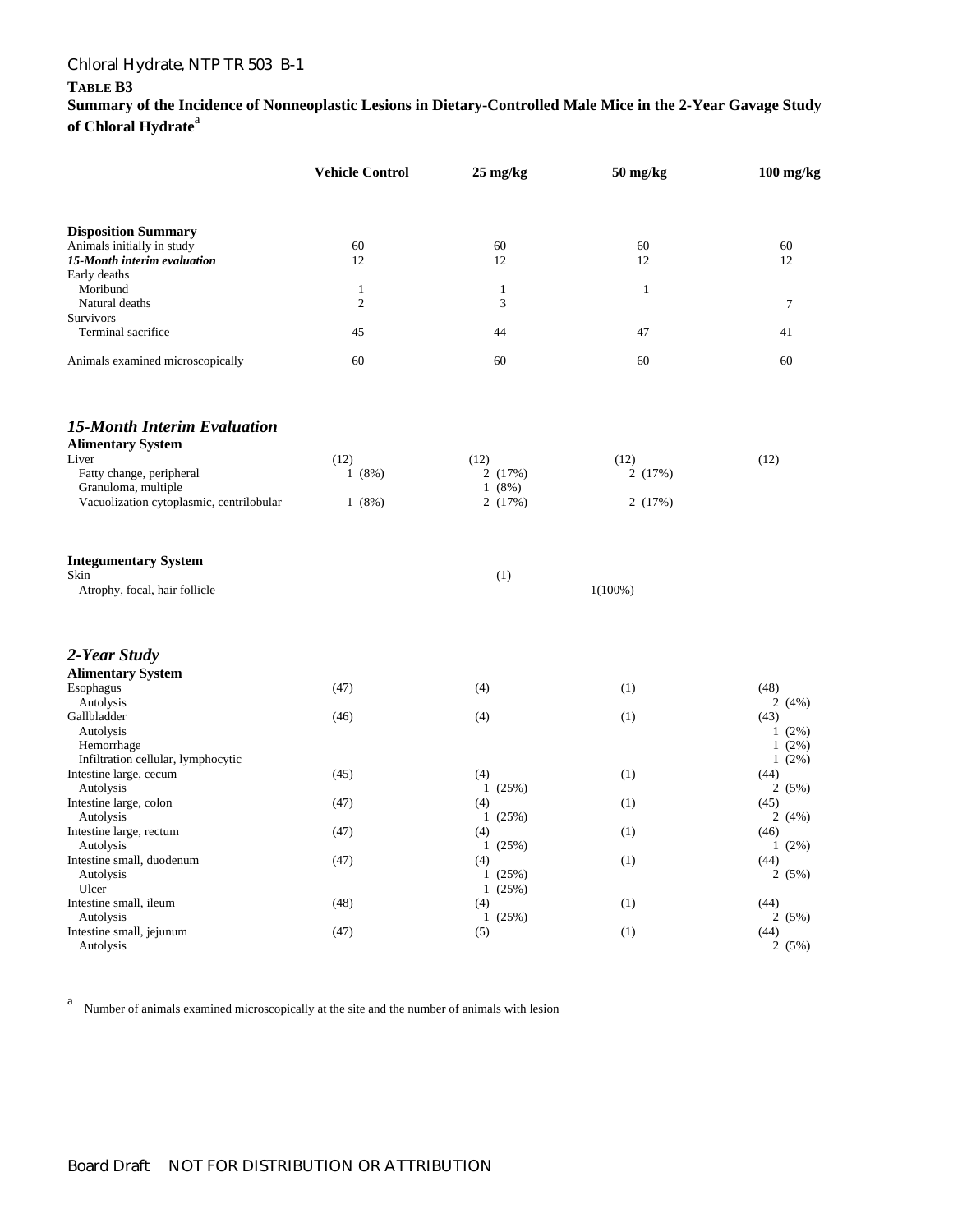#### **TABLE B3**

|                                          |      | <b>Vehicle Control</b> |      | $25 \text{ mg/kg}$ | $50$ mg/kg |      | $100$ mg/kg |
|------------------------------------------|------|------------------------|------|--------------------|------------|------|-------------|
|                                          |      |                        |      |                    |            |      |             |
| 2-Year Study (continued)                 |      |                        |      |                    |            |      |             |
| <b>Alimentary System (continued)</b>     |      |                        |      |                    |            |      |             |
| Liver                                    | (48) |                        | (48) |                    | (48)       | (48) |             |
| Autolysis                                |      |                        |      |                    |            |      | $1(2\%)$    |
| <b>Basophilic</b> focus                  |      |                        |      | $1(2\%)$           | 2(4%)      |      | 2(4%)       |
| Clear cell focus                         |      | $1(2\%)$               |      | $1(2\%)$           | 2(4%)      |      |             |
| Cyst                                     |      |                        |      |                    | $1(2\%)$   |      | $1(2\%)$    |
| Eosinophilic focus                       |      |                        |      | 2(4%)              |            |      |             |
| Hyperplasia, focal, ito cell             |      |                        |      |                    | 1(2%)      |      |             |
| Infarct                                  |      | $1(2\%)$               |      |                    |            |      |             |
| Infiltration cellular, lymphocytic       |      | $1(2\%)$               |      | 2(4%)              |            |      |             |
| Mixed cell focus                         |      | $1(2\%)$               |      |                    |            |      |             |
| Necrosis, hepatocyte                     |      | 1(2%)                  |      |                    |            |      | 2(4%)       |
| Necrosis, hepatocyte, midzonal           |      |                        |      | $1(2\%)$           |            |      |             |
| Thrombus                                 |      |                        |      |                    |            |      | $1(2\%)$    |
| Vacuolization cytoplasmic, centrilobular |      |                        |      | $1(2\%)$           |            |      |             |
| Pancreas                                 | (48) |                        | (4)  |                    | (1)        | (48) |             |
| Atrophy, acinar cell                     |      | 2(4%)                  |      |                    |            |      | $1(2\%)$    |
| Autolysis                                |      |                        |      |                    |            |      | 2(4%)       |
| Cyst, duct                               |      | $1(2\%)$               |      |                    |            |      |             |
| Dilatation, duct                         |      | $1(2\%)$               |      |                    |            |      |             |
| Hyperplasia, lymphoid                    |      | $1(2\%)$               |      |                    |            |      |             |
| Salivary glands                          | (48) |                        | (4)  |                    | (1)        | (48) |             |
| Atrophy                                  |      |                        |      |                    |            |      | $1(2\%)$    |
| Autolysis                                |      |                        |      |                    |            |      | 2(4%)       |
| Infiltration cellular, lymphocytic       |      | 5(10%)                 |      |                    |            |      | $5(10\%)$   |
| Stomach, forestomach                     | (47) |                        | (5)  |                    | (1)        | (47) |             |
| Autolysis                                |      |                        |      |                    |            |      | $1(2\%)$    |
| Cyst epithelial inclusion                |      |                        |      |                    |            |      | $1(2\%)$    |
| Hyperplasia, focal                       |      |                        |      | 1(20%)             |            |      |             |
| Metaplasia, squamous                     |      |                        |      | 1(20%)             |            |      |             |
| Stomach, glandular                       | (47) |                        | (5)  |                    | (1)        | (47) | 2(4%)       |
| Autolysis                                |      |                        |      | 1(20%)             |            |      |             |
| Cyst                                     |      | 1(2%)                  |      |                    |            |      |             |
| Hyperkeratosis                           |      |                        |      |                    |            |      | $1(2\%)$    |
| Hyperplasia<br>Tongue                    | (48) |                        | (4)  |                    | (1)        | (48) | $1(2\%)$    |
|                                          |      |                        |      |                    |            |      | 2(4%)       |
| Autolysis                                |      |                        |      |                    |            |      |             |
| <b>Cardiovascular System</b>             |      |                        |      |                    |            |      |             |
| <b>Blood</b> vessel                      | (48) |                        | (4)  |                    | (1)        | (48) |             |
| Arteriosclerosis, artery                 |      | 2(4%)                  |      |                    |            |      |             |
| Autolysis, aorta                         |      |                        |      |                    |            |      | $1(2\%)$    |
| Mineralization, aorta                    |      | 1(2%)                  |      |                    |            |      |             |
| Heart                                    | (48) |                        | (4)  |                    | (1)        | (48) |             |
| Autolysis                                |      |                        |      |                    |            |      | $1(2\%)$    |
| Cardiomyopathy                           |      | 3(6%)                  |      |                    |            |      | 2(4%)       |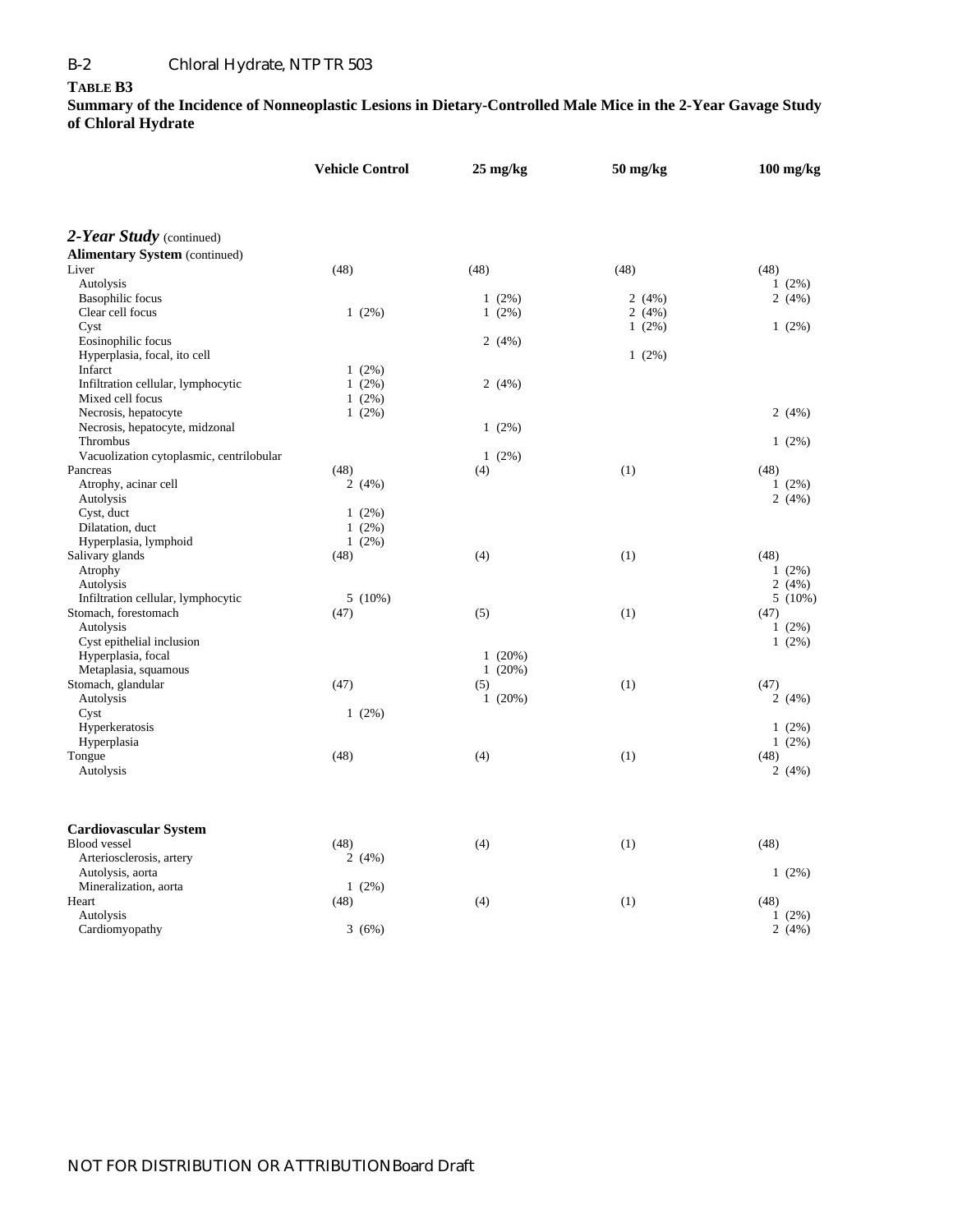# Chloral Hydrate, NTP TR 503 B-3

#### **TABLE B3**

|                                                 | <b>Vehicle Control</b> | $25 \text{ mg/kg}$ | $50$ mg/kg | $100$ mg/kg      |
|-------------------------------------------------|------------------------|--------------------|------------|------------------|
| 2-Year Study (continued)                        |                        |                    |            |                  |
| <b>Endocrine System</b>                         |                        |                    |            |                  |
| Adrenal gland, cortex                           | (45)                   | (4)                | (1)        | (47)             |
| Autolysis                                       |                        |                    |            | 3(6%)            |
| Cytoplasmic alteration                          | $1(2\%)$               |                    |            | 4(9%)            |
| Hyperplasia                                     | 4 $(9\%)$              |                    |            | 3(6%)            |
| Hyperplasia, spindle cell                       | 33 (73%)               |                    |            | 24 (51%)         |
| Adrenal gland, medulla                          | (45)                   | (4)                | (1)        | (47)             |
| Autolysis                                       |                        |                    |            | 3(6%)            |
| Parathyroid gland                               | (44)                   | (3)                | (47)       |                  |
| Autolysis                                       |                        |                    |            | 4 (9%)           |
| Cyst                                            |                        |                    |            | $1(2\%)$         |
| Thyroid gland                                   | (47)                   | (4)                | (48)       |                  |
| Autolysis                                       |                        |                    |            | $5(10\%)$        |
| Cyst, follicle                                  | 3(6%)                  |                    |            | 1(2%)            |
| <b>General Body System</b><br>None              |                        |                    |            |                  |
| <b>Genital system</b>                           |                        |                    |            |                  |
| Coagulating gland                               | (48)                   | (4)                | (1)        | (48)             |
| Autolysis                                       |                        | 1(25%)             |            | 3(6%)            |
| Epididymis                                      | (48)                   | (4)                | (1)        | (48)             |
| Autolysis                                       |                        | 1(25%)             |            | 4 (8%)           |
| Granuloma sperm                                 |                        |                    |            | $1(2\%)$         |
| Inflammation, chronic                           |                        |                    |            | $1(2\%)$         |
| Spermatocele                                    |                        |                    |            | $1(2\%)$         |
| Preputial gland                                 | (48)                   | (4)                | (1)        | (47)             |
| Atrophy                                         | 13 (27%)               | 2(50%)             |            | 13 (28%)         |
| Autolysis                                       |                        | 1(25%)             |            | 3(6%)            |
| Ectasia, duct                                   | $1(2\%)$               | 1(25%)             |            | $1(2\%)$         |
| Hyperplasia                                     | (47)                   |                    |            | $1(2\%)$         |
| Prostate<br>Atrophy                             |                        | (4)                | (1)        | (46)<br>$1(2\%)$ |
| Autolysis                                       |                        |                    |            | 4 $(9\%)$        |
| Inflammation, acute                             |                        |                    |            | $1(2\%)$         |
| Seminal vesicle                                 | (48)                   | (4)                | (1)        | (48)             |
| Autolysis                                       |                        | 1(25%)             |            | 4(8%)            |
| Inflammation, acute                             |                        |                    |            | $1(2\%)$         |
| <b>Testes</b>                                   | (48)                   | (4)                | (1)        | (46)             |
| Autolysis                                       |                        | 1(25%)             |            | 3(7%)            |
| Degeneration                                    |                        |                    |            | $1(2\%)$         |
| Degeneration, unilateral, seminiferous tubule   | $1(2\%)$               |                    |            |                  |
| Mineralization, unilateral, seminiferous tubule | $1(2\%)$               |                    |            |                  |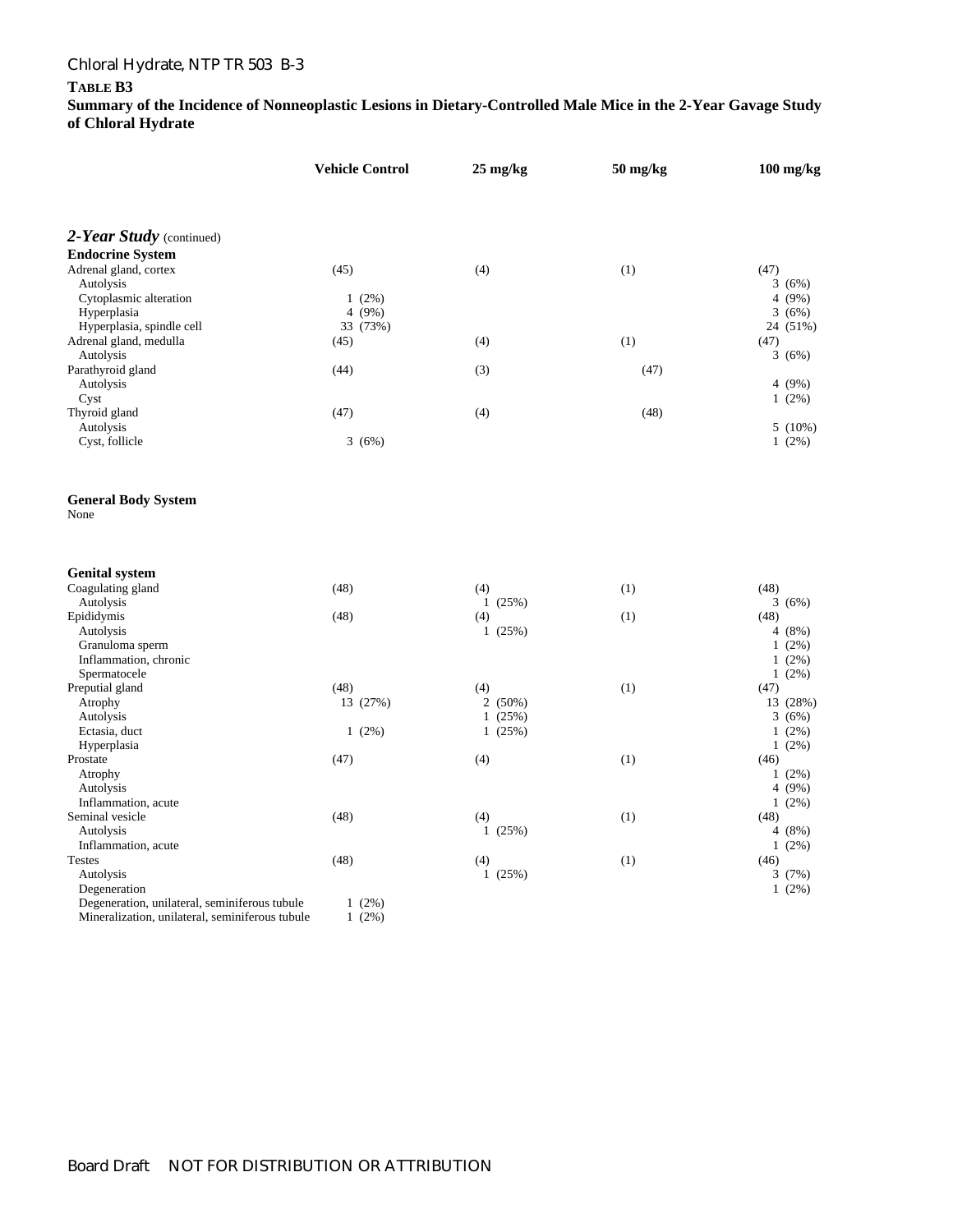#### **TABLE B3**

|                                                 | <b>Vehicle Control</b> | $25 \text{ mg/kg}$ | $50$ mg/kg | $100$ mg/kg   |  |
|-------------------------------------------------|------------------------|--------------------|------------|---------------|--|
|                                                 |                        |                    |            |               |  |
| 2-Year Study (continued)                        |                        |                    |            |               |  |
| <b>Hematopoietic System</b>                     |                        |                    |            |               |  |
| Bone marrow                                     | (48)                   | (4)                | (1)        | (48)          |  |
| Autolysis                                       |                        |                    |            | $1(2\%)$      |  |
| Hyperplasia                                     | $1(2\%)$               | 2(50%)             |            | 2(4%)         |  |
| Lymph node, mandibular                          | (46)                   | (3)                | (1)        | (48)          |  |
| Angiectasis                                     | $1(2\%)$               |                    |            |               |  |
| Apoptosis, lymphocyte                           |                        | 1(33%)             |            |               |  |
| Atrophy, lymphocyte                             |                        |                    |            | $1(2\%)$      |  |
| Autolysis                                       |                        |                    |            | 2(4%)         |  |
| Lymph node, mesenteric<br>Apoptosis, lymphocyte | (44)                   | (8)<br>1(13%)      | (3)        | (48)          |  |
| Atrophy                                         | 1(2%)                  |                    |            |               |  |
| Atrophy, lymphocyte                             |                        |                    |            | $1(2\%)$      |  |
| Autolysis                                       |                        |                    |            | 2(4%)         |  |
| Degeneration                                    | 4(9%)                  | 1(13%)             | 1(33%)     | 3(6%)         |  |
| Hyperplasia                                     | 2(5%)                  |                    |            | 3(6%)         |  |
| Pigmentation                                    |                        |                    |            | $1(2\%)$      |  |
| Spleen                                          | (48)                   | (8)                | (4)        | (48)          |  |
| Apoptosis, lymphocyte<br>Atrophy, lymphocyte    | $1(2\%)$               | 1(13%)             |            | 2(4%)         |  |
| Autolysis                                       |                        |                    |            | 2(4%)         |  |
| Hematopoietic cell proliferation                | 2(4%)                  | 4(50%)             | 1(25%)     | 6(13%)        |  |
| Hyperplasia, lymphoid                           | 2(4%)                  |                    |            | $1(2\%)$      |  |
| Thymus                                          | (39)                   | (2)                | (1)        | (30)          |  |
| Apoptosis                                       |                        |                    | $1(100\%)$ |               |  |
| Autolysis                                       |                        |                    |            | 1(3%)         |  |
| Cyst                                            |                        |                    |            | 1(3%)         |  |
| <b>Integumentary System</b>                     |                        |                    |            |               |  |
| Mammary gland                                   |                        |                    | (2)        |               |  |
| Autolysis                                       |                        |                    |            | $1(50\%)$     |  |
| Skin                                            | (48)                   | (4)                | (1)        | (48)          |  |
| Autolysis                                       |                        |                    |            | $1(2\%)$      |  |
| Musculoskeletal System                          |                        |                    |            |               |  |
| Bone, femur                                     | (48)                   | (4)                | (1)        | (48)          |  |
| Autolysis                                       |                        |                    |            | $1(2\%)$      |  |
| Fibrous osteodystrophy                          |                        |                    |            | $1(2\%)$      |  |
| Bone, sternum                                   | (48)                   | (4)                | (1)        | (48)          |  |
| Autolysis                                       |                        |                    |            | $1(2\%)$      |  |
| Fibrous osteodystrophy                          | 2(4%)                  |                    |            | 2(4%)         |  |
| Osteopetrosis                                   | 1(2%)                  |                    |            |               |  |
| Skeletal muscle<br>Autolysis                    | (48)                   | (4)                | (1)        | (48)<br>2(4%) |  |
| Infiltration cellular, lymphocytic              |                        |                    |            | $1(2\%)$      |  |
| Polyarteritis                                   |                        |                    |            | 1(2%)         |  |
|                                                 |                        |                    |            |               |  |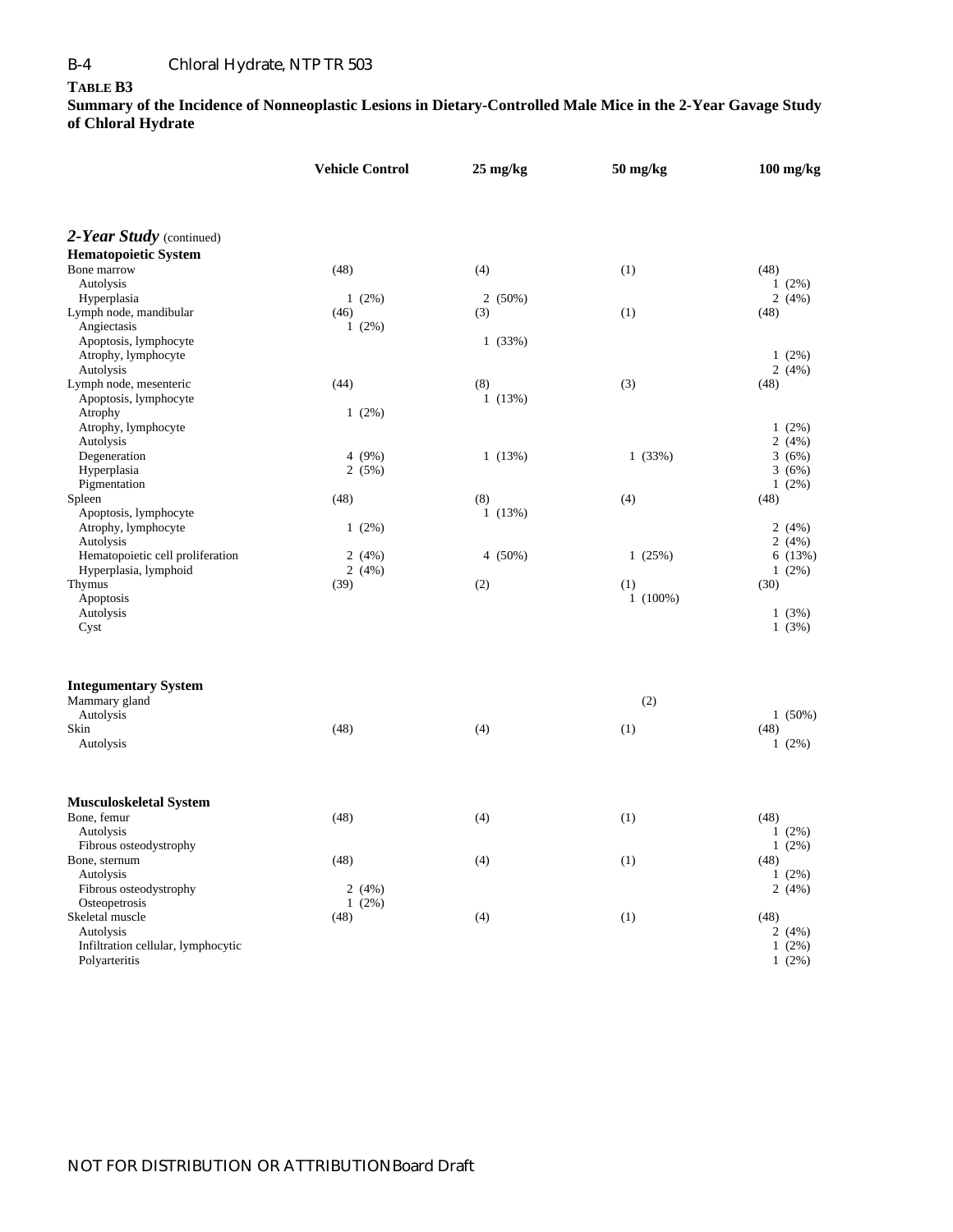### Chloral Hydrate, NTP TR 503 B-5

#### **TABLE B3**

|                                                                         | <b>Vehicle Control</b> | $25 \text{ mg/kg}$ | $50$ mg/kg | $100$ mg/kg                  |  |
|-------------------------------------------------------------------------|------------------------|--------------------|------------|------------------------------|--|
| 2-Year Study (continued)                                                |                        |                    |            |                              |  |
| <b>Nervous System</b>                                                   |                        |                    |            |                              |  |
| Brain, cerebellum<br>Autolysis                                          | (48)                   | (4)                | (1)        | (48)<br>$1(2\%)$             |  |
| Brain, cerebrum<br>Hydrocephalus<br>Infiltration cellular, lymphocytic, | (48)                   | (4)<br>1(25%)      | (1)        | (47)                         |  |
| lateral ventricle                                                       | $1(2\%)$               |                    |            |                              |  |
| Mineralization, thalamus<br>Peripheral nerve<br>Autolysis               | 19 (40%)<br>(48)       | 2(50%)<br>(4)      | (1)        | 19 (40%)<br>(47)<br>2(4%)    |  |
| Degeneration<br>Spinal cord<br>Autolysis                                | (48)                   | (3)                | (1)        | $1(2\%)$<br>(48)<br>$1(2\%)$ |  |
| <b>Respiratory System</b>                                               |                        |                    |            |                              |  |
| Larynx<br>Autolysis                                                     | (46)                   | (4)                | (1)        | (48)<br>2(2%)                |  |
| Lung                                                                    | (48)                   | (6)                | (5)        | (48)                         |  |
| Atelectasis                                                             | $1(2\%)$               |                    |            |                              |  |
| Autolysis<br>Granuloma, focal<br>Hemorrhage, focal, right, apical lobe, | $1(2\%)$               |                    |            | $1(2\%)$                     |  |
| sub pleura                                                              |                        |                    | 1(20%)     |                              |  |
| Hemorrhage                                                              | $1(2\%)$               |                    |            |                              |  |
| Hyperplasia, alveolar epithelium                                        | $1(2\%)$               |                    |            | $5(10\%)$                    |  |
| Infiltration cellular, lymphocytic                                      | 3(6%)                  |                    |            | 2(4%)                        |  |
| <b>Nose</b>                                                             | (48)                   | (4)                | (1)        | (48)                         |  |
| Autolysis                                                               |                        |                    |            | $1(2\%)$                     |  |
| Granuloma                                                               |                        |                    |            | $1(2\%)$                     |  |
| Trachea<br>Autolysis                                                    | (47)                   | (4)                | (1)        | (48)<br>2(4%)                |  |
| <b>Special Senses System</b>                                            |                        |                    |            |                              |  |
| Eye                                                                     | (48)                   | (4)                | (1)        | (47)                         |  |
| Autolysis                                                               |                        |                    |            | $1(2\%)$                     |  |
| Harderian gland<br>Autolysis                                            | (48)                   | (8)                | (2)        | (48)<br>3(6%)                |  |
| Hyperplasia, unilateral                                                 | $1(2\%)$               |                    |            | 2(4%)                        |  |
| Infiltration cellular, lymphocytic<br>Lacrimal gland                    | (47)                   | (4)                | (1)        | 2(4%)<br>(46)                |  |
| Atrophy, focal<br>Autolysis                                             |                        |                    |            | $1(2\%)$<br>2(4%)            |  |
| Infiltration cellular, lymphocytic                                      | $1(2\%)$               |                    |            |                              |  |
| Zymbal's gland<br>Autolysis                                             | (47)                   | (3)                | (1)        | (47)<br>2(4%)                |  |